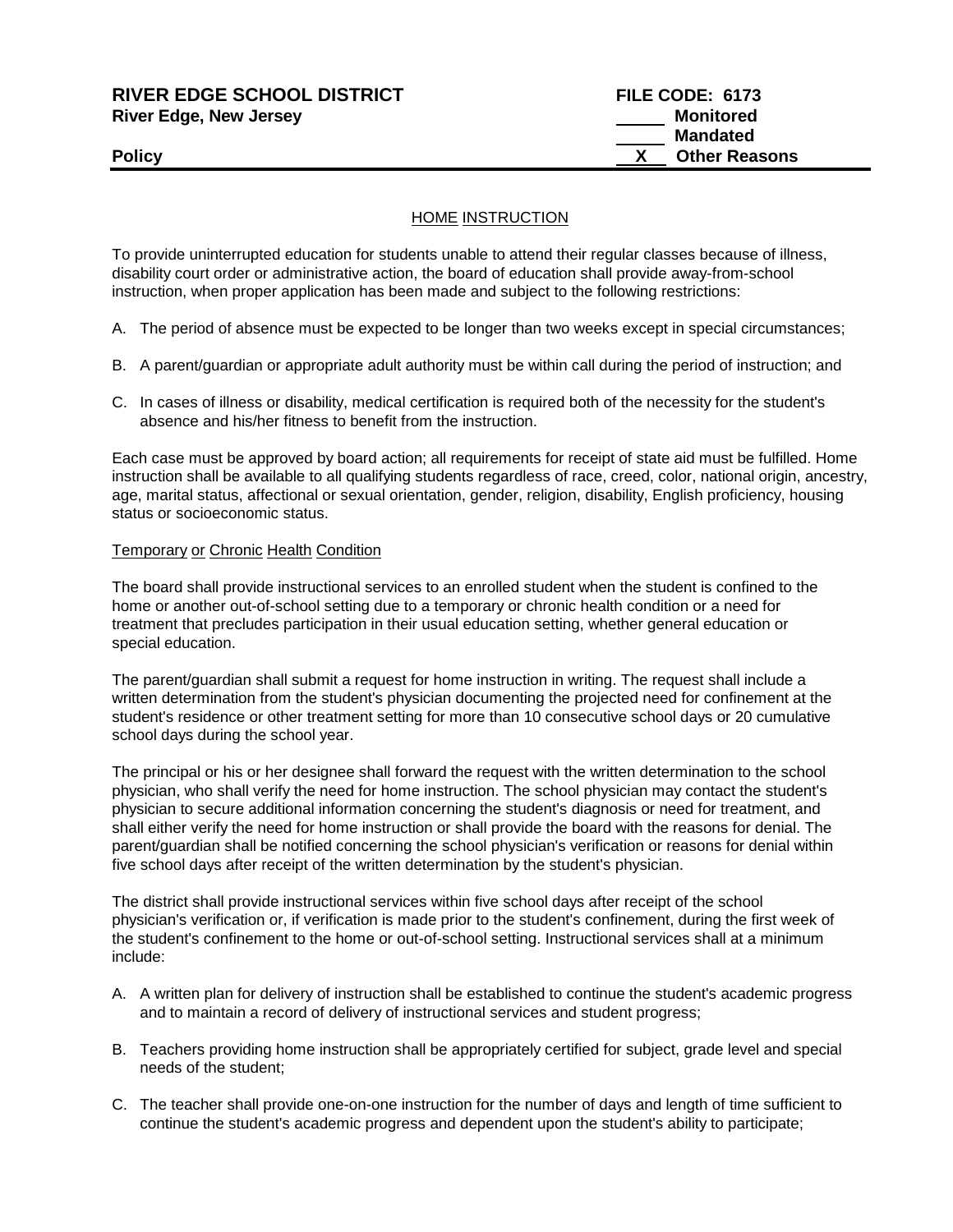## HOME INSTRUCTION (continued)

- D. For a student with disabilities, the home instruction shall be consistent with the student's individualized education plan (IEP) to the extent appropriate and shall meet the New Jersey Student Learning Standards. When the provision of home instruction will exceed 30 consecutive school days in a school year, the IEP team shall convene a meeting to review and, if appropriate, revise the student's IEP;
- E. For a student without disability, the home instruction shall meet the New Jersey Student Learning Standards and/or the student's IEP as appropriate, and the requirements of the board for promotion to the next grade level. When the provision of home instruction will exceed 60 calendar days, the school physician shall refer the student to the child study team for evaluation;
- F. The district shall be responsible for the costs of providing instruction in the home or out-of-school setting either directly, through online services, including any needed equipment, or through contract with another district board of education, educational services commission, jointure commission, or approved clinic or agency. Students who are eligible to receive home instruction as needed at the district's expense are as follows:
	- 1. A student who resides within the area served by the board and is enrolled in a public school program; or
	- 2. A student who is enrolled in a nonpublic school that is located within the area served by board.

## Reasons Other Than a Temporary or Chronic Health Condition

- A. The district shall provide home or out-of-school instruction for a general education student for reasons other than a temporary or chronic health condition no later than five school days after the student has left the general education program when:
	- 1. The student is mandated by State law and rule for placement in an alternative education program for firearms offenses and/or assault with weapons offenses but placement is not immediately available;
	- 2. The student is placed on short-term or long-term suspension;
	- 3. A court order requires that the student receive instructional services in the home or other out-of-school setting.

The district shall be responsible for the costs of providing instruction in the home or out-of-school setting either directly, or through online services, including any needed equipment, or through contract with another board of education, educational services commission, jointure commission, or approved clinic or agency for resident students.

- B. The home or out-of-school instructional services for reasons other than a temporary or chronic health condition shall meet the minimum standards that are specified in N.J.A.C. 6A:16-10.2(d) including but not limited to:
	- 1. The district shall establish a written plan for delivery of instruction and maintain a record of instructional services and student progress;
	- 2. The teacher providing instruction shall be a certified teacher;
	- 3. The teacher shall provide one-on-one instruction for no fewer than 10 hours per week on three separate days of the week and no fewer than 10 hours per week of additional guided-learning experiences that may include the use of technology to provide audio and visual connections to the student's classroom;
	- 4. The instruction shall meet New Jersey Student Learning Standards and the board's requirements for promotion and graduation;
	- 5. If instruction is delivered in the student's home, a parent or other adult 21 years of age or older who has been designated by the parent shall be present during all periods of home instruction.